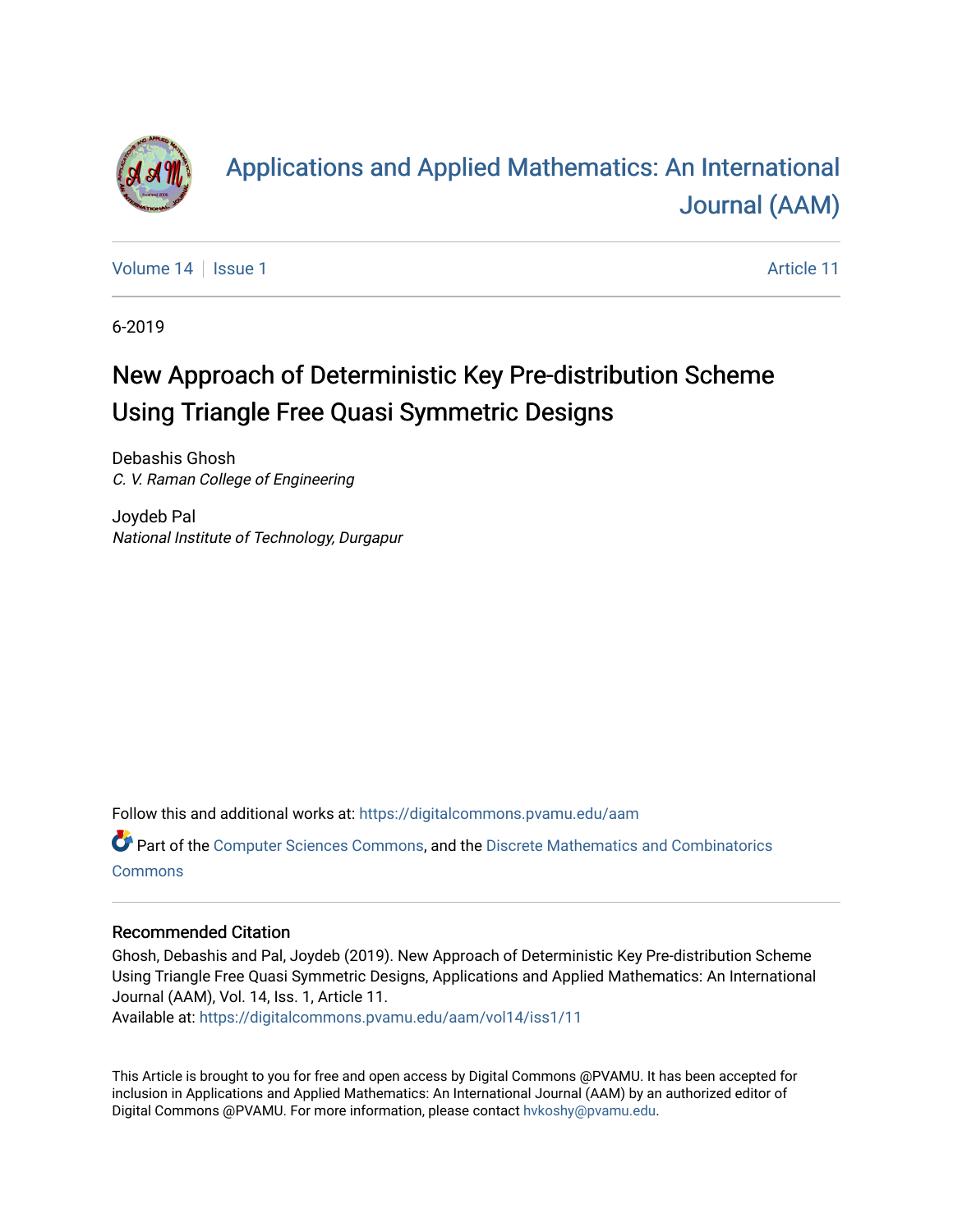

Available at <http://pvamu.edu/aam> Appl. Appl. Math. **ISSN: 1932-9466**

**Applications and Applied Mathematics:** An International Journal **(AAM)**

**Vol. 14, Issue 1 (June 2019), pp. 188 - 198**

## **New Approach of Deterministic Key Pre-distribution Scheme Using Triangle Free Quasi Symmetric Designs**

## **<sup>1</sup>Debashis Ghosh and <sup>2</sup>Joydeb Pal**

<sup>1</sup>Department of Mathematics C. V. Raman College of Engineering Bhubaneswar, Orissa – 752054, India [ghoshdebashis10@gmail.com](file:///C:/Users/BIET%20Maths/Downloads/ghoshdebashis10@gmail.com) 

<sup>2</sup> Research Scholars Department of Mathematics National Institute of Technology Durgapur, West Bengal, India [joydebpal77@gmail.com](mailto:joydebpal77@gmail.com)

Received: September 12, 2018; Accepted: March 29, 2019

## **Abstract**

A wireless sensor network (WSN) consists of tiny autonomous sensor nodes with some constraints. There are organizations having moderately necessitates of these kind of networks. So, security become an indispensable concern in WSN, due to potential adversaries. To overcome the security problem, keys are pre-loaded to the nodes before deployment. Among all key distribution schemes, deterministic key pre-distribution scheme (KPS) using combinatorial design is efficient regarding security aspect. In this paper, a deterministic approach, based on combinatorial design, for key assignment before the network deployment has been presented. Here the quasi-symmetric design which is of triangle-free is being used to present the new KPS for sensor networks. Due to this approach each sensor node either will contain a key-chain or will communicate through a key-path. This will improve the resiliency and achieve the sufficient level of security in the network. This design can also be used when a large number of nodes are being deployed in WSN.

**Keywords:** Triangle-free Quasi-symmetric designs; Sensor network; Key pre – distribution scheme; Resiliency

## **MSC 2010 No.:** 05B05, 94C30

## **1. Introduction**

Recent advances in wireless communications for civilian as well as military operations, have paved the way for the proliferation of WSN. The distributed adhoc sensor networks which are collection of inexpensive sensor devices having low battery power, low computational speed,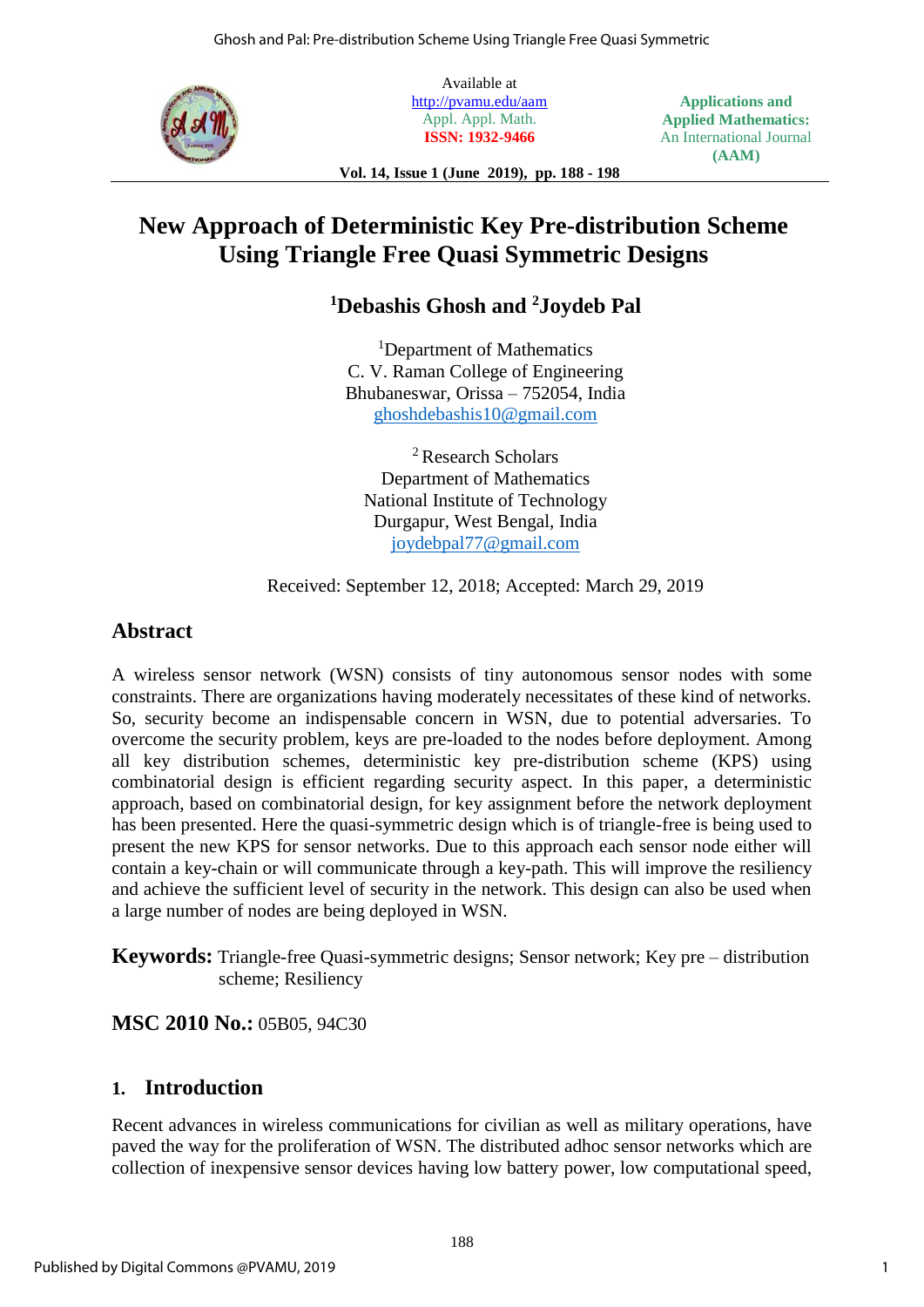AAM: Intern. J., Vol. 14, Issue 1 (June 2019) 189 Applications and Applied Mathematics: An International Journal (AAM), Vol. 14 [2019], Iss. 1, Art. 11

low storage capacity and others limited resources. Because of these constraints and wide area of sensitive applications, security becomes a challenging issue for sensor networks see Zhou et al. (2008). As a consequence, it is infeasible to use traditional pairwise key establishment techniques based on the complex arithmetic of large integers given by Chakrabarti et al. (2006). Therefore, a scheme has called for to intercommunicate among the sensor nodes and relay the massage to its base station securely, known as KPS. Over the last two decades, a sequence of research work dealt with key distributions for WSN and many solutions have been proposed keeping various aspect in mind. Based on the assignments of keys to sensor nodes, researchers have categorized the key pre-distribution approach to the problem of key establishment, prior to deployment, into three categories: probabilistic see Du et al. (2005), Eschenauer & Gligor (2002) and Liu & Ning (2003), for deterministic see Blom (1984), Camtepe & Yener (2007), Dong et al. (2008), Hazra et al. (2015), Lee and Stinson (2004), Pietro et al. (2004), Ruj and Roy (2007) and Shafiei et al. (2008) and for hybrid see Camtepe & Yener (2007), Chakrabarti et al. (2006), and Modh et al. (2015). Here, we present a deterministic key pre-distribution scheme for WSN.

Key pre-distribution scheme is a means of specifying which node stores which key-rings according to previous arrangement of keys before deployment. These schemes essentially involve a trade-off between the competing requirements of low memory usage, high network connectivity and resilience against adversaries who capture nodes and steal the keys stored in nodes. This scheme consists of three phases, key distribution, shared key discovery, and path key establishment. Every sensor node is initially loaded with a fixed number of keys and assigned to a unique key identifier. After the deployment of the distributed sensor nodes, the shared-key discovery phase takes place, where any two nodes in wireless communication range exchange their list of key identifiers to each other, and look for their common keys. If they share one or more common keys, they can pick a set of keys for cryptographic communication. The path-key establishment phase takes place if there is no common key between a pair of nodes. Then a sequence of nodes constitute the path. To establish a secure path with node  $B_j$ , a node  $B_i$  needs to find a path between itself and the node  $B_j$  such that any two adjacent nodes in the path have common key. Thus, messages from the node  $B_i$  can reach to the node  $B_i$ securely.

The key pre-distribution scheme based on combinatorial designs determines how many chosen keys to designate to key chain before the sensor network deployment. This scheme becomes an emerging research area due to the arrangement of elements of finite sets into subsets satisfying various properties. Eschenauer & Gligor proposed the basic random key predistribution scheme in Eschenauer & Gligor (2002). In this scheme, two nodes will compute pair wise key only if they share a certain number common keys, which is pre-specified. Then each node will be pre-loaded with a key ring of  $k$  keys randomly selected from a large pool S which is deduced by the key derivation function. After the deployment step, if two neighbors share at least one key, they establish a secure link and compute their session secret key which is generated from the common key. Otherwise, if neighboring nodes do not have common keys, they should determine secure paths which are composed of successive secure links. This basic approach is CPU and energy efficient but it requires a large memory space to store the key ring. Moreover, if the network nodes are progressively corrupted, the attacker may discover a large part or the whole global key pool. Hence, a great number of links will be compromised. In the year 2004, Camtepe & Yener suggested the deterministic key pre-distribution scheme using projective planes, generalized quadrangle and symmetric BIBD and analyze the security and connectivity properties like scalability and resiliency of the scheme in Camtepe and Yener (2007). By that time, Lee and Stinson have also used the concept of Transversal Design for key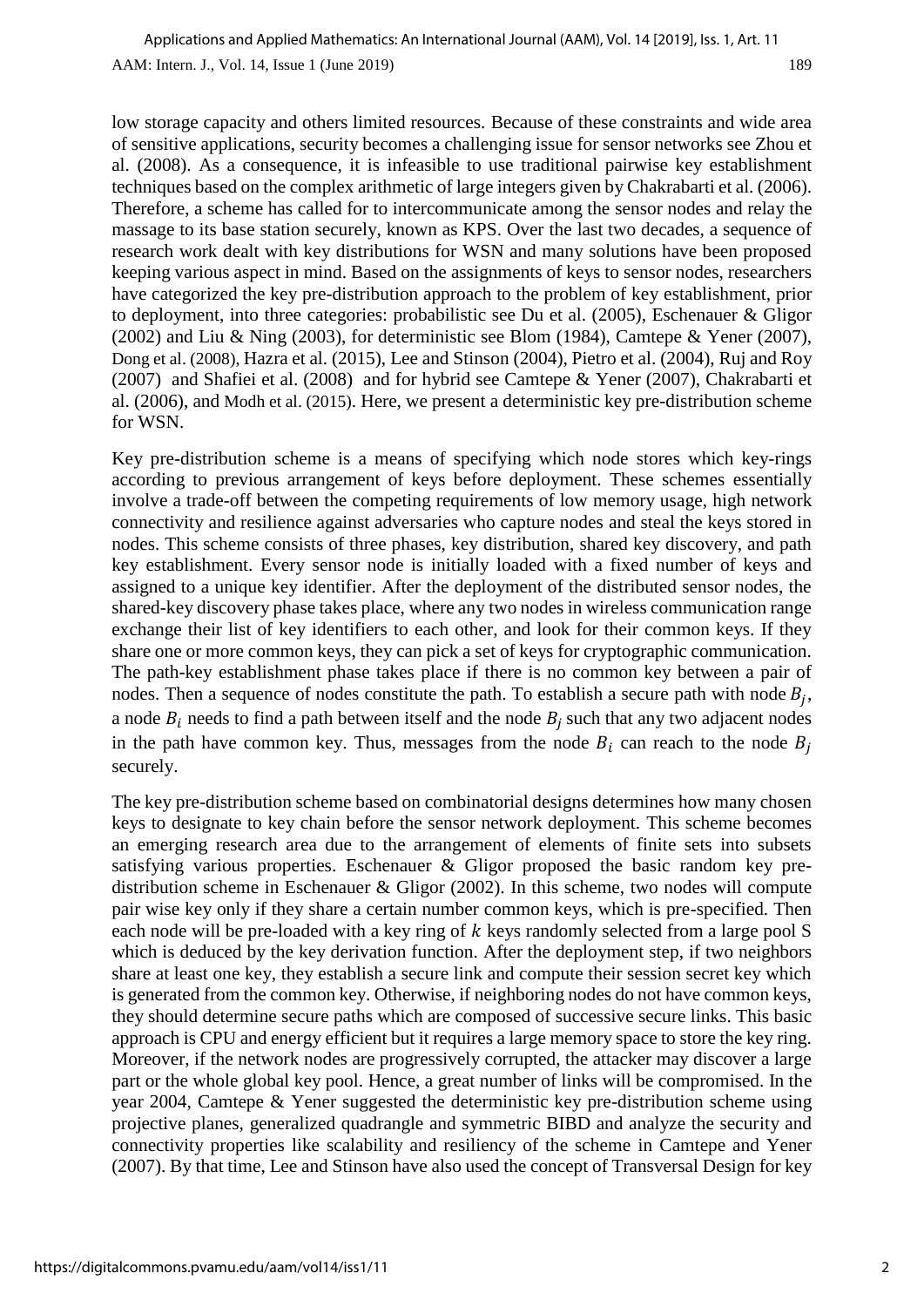pre-distribution in WSN, independently given in Lee & Stinson (2004). On studying and simulating the scheme provided by Lee & Stinson, can be chosen to vary the resilience, connectivity and storage requirements of the KPS. They also describe how the resilience of the scheme can be increased by combining a transversal design with Blom's method in Blom (1984), to construct a KPS, which they term as **multiple space scheme**. Chakrabarti, Roy, and Maitra provide a new scheme, where they randomly choose  $x$  number of blocks and merged to form a new node in Chakrabarti et al. (2006). They have chosen the blocks in such a way that there will be no inter node connectivity. As they have chosen randomly, for some cases they could not avoid the occurrence of inter node connectivity. After forming a number of nodes they revised their scheme by introducing MOVE function to increase connectivity between different pairs in the network.  $MOVE$  increases the connectivity by exchanging blocks between maximum linked pair with zero linked pair. Later various combinatorial objects are being used to design KPS to develop security and performance in load distribution, such as Partially balanced incomplete block designs and Reed-Solomon codes were suggested in 2007 by Ruj & Roy, Orthogonal arrays and 3-designs were suggested in 2008 by Dong et al. and many more. Beside these schemes and to reduce hops and hence potential risks from node capture, it is more important to have connected networks that cannot be guaranteed by random schemes. So we opt for deterministic protocols for security applications in networks that ensure high connectivity.

Here we have designed a KPS scheme based on combinatorial designs. The pioneering work of Camtepe & Yener proposes a deterministic pairwise KPS with the help of combinatorial objects such as symmetric designs and generalized quadrangles. There Balanced Incomplete Block Designs are mapped to obtain efficient key distribution schemes. They have shown that the combinatorial approach produces better connectivity with smaller key-chain sizes. Further study in this context can be found in Du et al. (2005), Lee and Stinson, (2004), Shafiei et al. (2008) or Zhou et al. (2008).

On the other hand, combinatorial design theory is an arrangement of a set of elements under some specific rules. Such rules are pre-defined by the parameters of design theory see Ghosh  $&$  Dey (2015) and Shrikhande  $&$  Sane (1991). Designs are analyzed by the study of these parameters. As of application in this area, each node need not be stored the keys of all other nodes and hence the storage overhead of the network be reduced.

The remainder of this paper is organized as follows: Section 2 devoted to the mathematical foundation and established the relation between combinatorial design and key distribution model. Also some previous works relevant to KPS scheme are reviewed in this section. In Section 3, we introduce our suggested scheme with relevant phases using triangle-free quasisymmetric design. In the succeeding subsection we address the security issues. Finally in section 4, we conclude with future Plan.

## **2. Mathematical Foundation**

The subject combinatorial design found its application initially in the design of experiments in statistics in the year 1930. Then the rapid advances in design theory can be attributed in large degree to its impetus from application in coding theory and communication. Also combinatorial design techniques have been used in numerous other areas such as Boolean function, authentication code, cryptography etc. with deep interactions with geometry, algebra, number theory and graph theory. For detail on these areas where combinatorial designs have been used, one can refer Cameron and Lint (1991) and Colbourn and Dinitz (2007).

## **2.1. Quasi-symmetric -Design**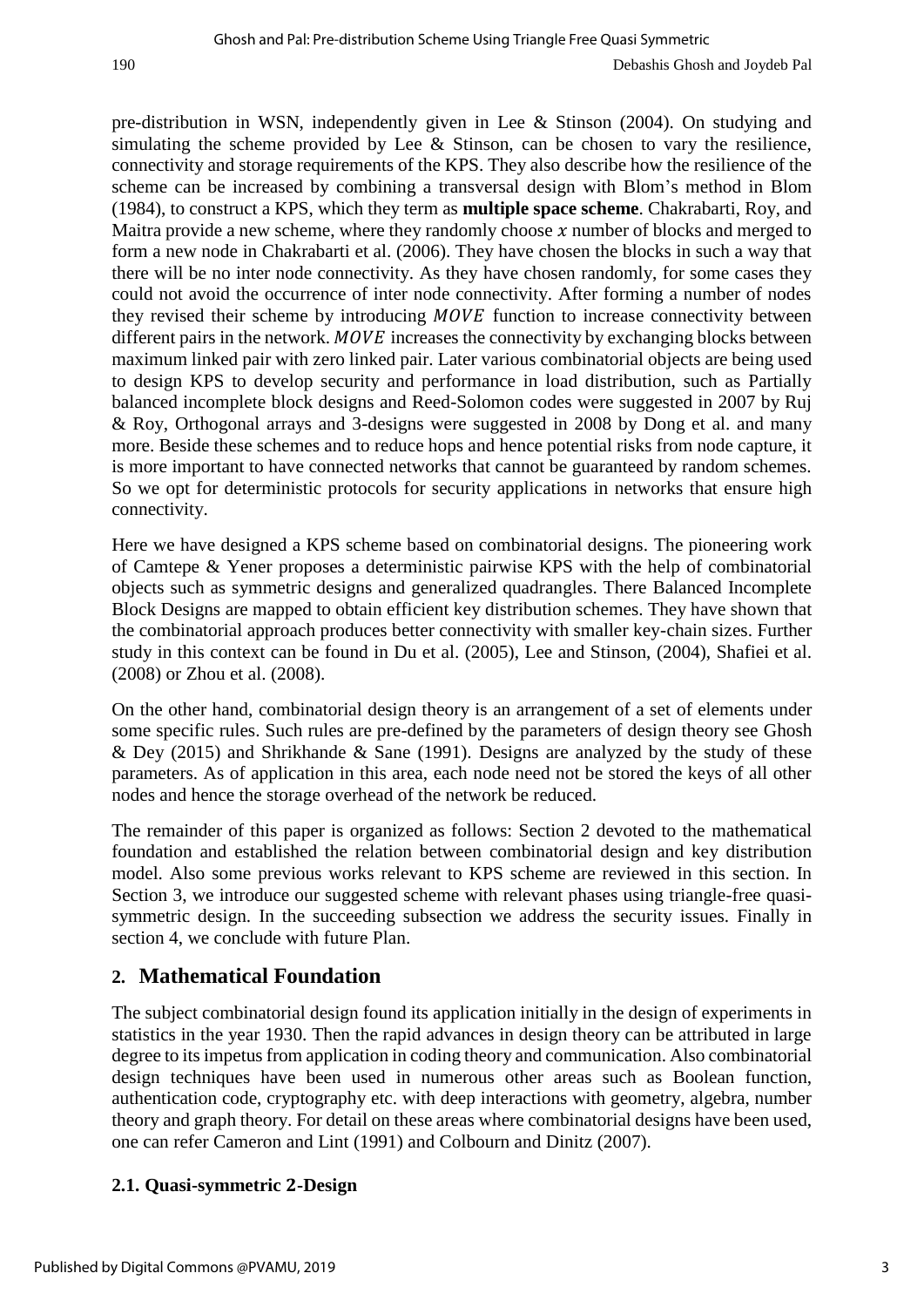Combinatorial objects become a rich field of practical application in wireless communication. Balanced Incomplete Block Design (BIBD) is one such among them.

## **Definition 2.1.1.**

A design is a pair $(X, A)$ , where A is a set of subsets of X, called blocks. The elements of X are called varieties. A BIBD  $(v, b, r, k, \lambda)$  or 2-design is an incidence structure which satisfies the following conditions:

(1)  $|X| = v$ ,  $|A| = b$ .

- (2) Each subset in  $A$  contains exactly  $k$  varieties.
- (3) Each variety in  $X$  occurs in  $r$  many blocks.
- (4) Each 2-subset of varieties in  $X$  is contained in exactly  $\lambda$  blocks in  $A$ .

A BIBD  $(v, b, r, k, \lambda)$  design can be represented by an incidence matrix  $M = (m_{ij})$  of dimension  $v \times b$  with entries 0 and 1, where  $m_{ij} = 1$ , if the *i*<sup>th</sup> variety is in the *j*<sup>th</sup> block, and 0 otherwise. The parameters are related by themselves as  $\lambda(\nu - 1) = r(k - 1)$  and  $bk = \nu r$ .

For  $0 \le x \le k$ , x is called the block intersection number, if there exists  $B, B' \in A$  such that  $|B \cap B'| = x$ . A symmetric design is a 2-(v, k,  $\lambda$ ) design such that  $b = \lambda_0 = v$  and  $r = \lambda_1 = k$ and any 2 blocks intersect in  $\lambda$  points. Now a slight generalization in the above definition will be sufficiently broad to include all symmetric designs. That generalization has been done in Fisher's inequality by  $b \geq v$ .

## **Definition 2.1.2.**

A 2-design with exactly two intersection numbers is said to be quasi-symmetric 2-design.

We denote these intersection numbers by x and y, and assume to be  $0 \le x \le y \le k$ . Here we will consider the proper quasi-symmetric design, *i.e.*, both the intersection numbers are positive and not equal. So, for an example of quasi-symmetric design is symmetric design with some new additional blocks, where the blocks are intersecting either at  $\lambda$  points or nowhere. Again let D be a multiple of a symmetric 2- $(v, k, \lambda)$  design. Then D is a quasi-symmetric 2-design with  $x = \lambda$  and  $y = k$  Ghosh & Dey (2015). For details reading on design theory, we refer to Shrikhande (1986).

## **Example 2.1.1.**

For simplicity we consider the following parameter of design

- $\bullet$   $v = 22$
- $k = 6$
- $\lambda = 5$
- $r = 21$
- $b = 77$

With  $x = 0$  and  $y = 2$  as intersection numbers. Then, the computer search result gives the blocks as,

 $A = \{123456; 12789a; 12bcde; 12fghi; 12jklm; 137bfi; 138cgk; 139dhl;$ 13aeim; 147chm; 148bil; 149efk; 14adgj; 157dik; 158ehj; 159bgm; 15acfl;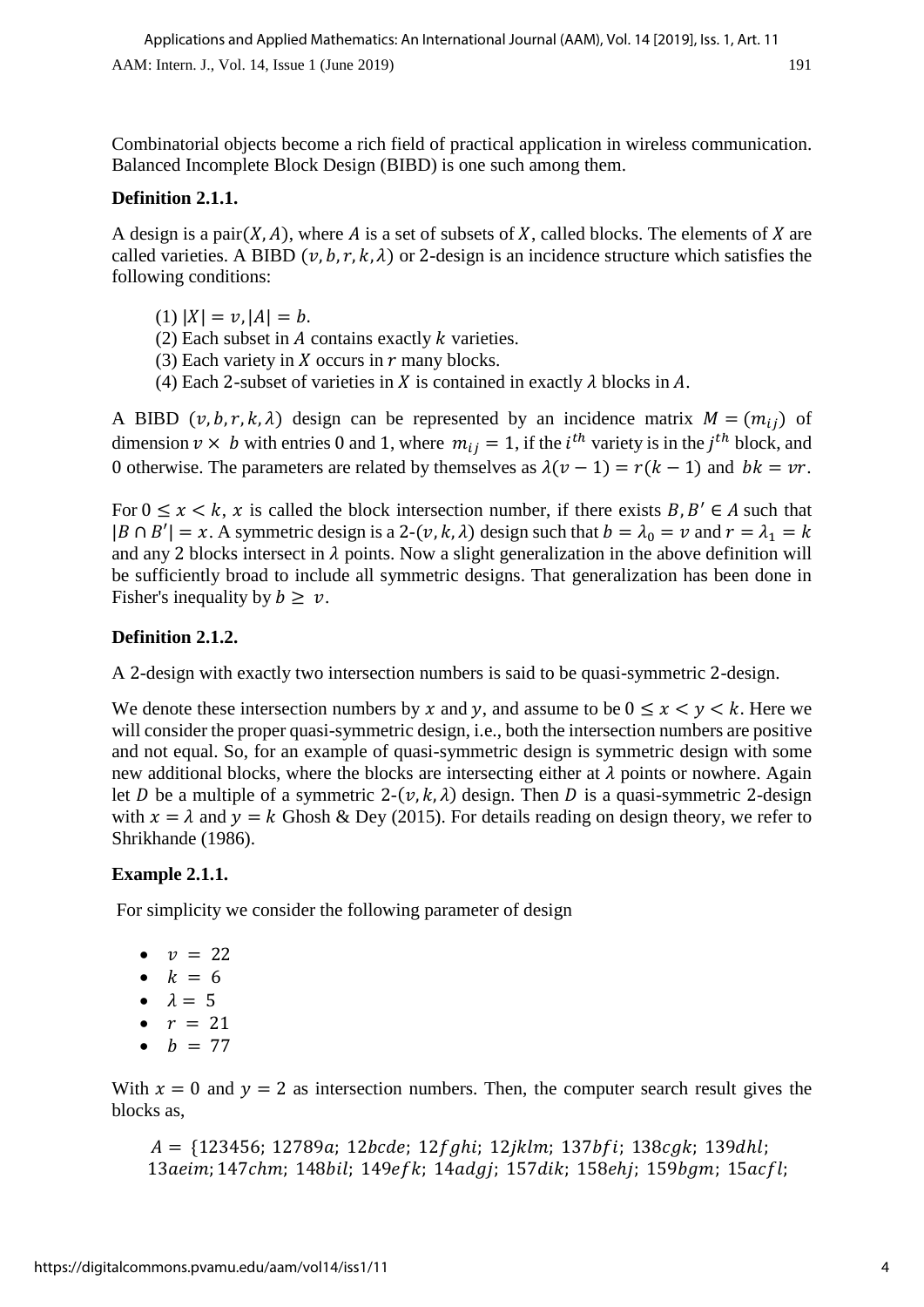167egl; 168dfm; 169cij; 238bhm; 16abhk; 237cil; 238bhm; 239egj; 23adfk; 247bgk; 248cfj; 249dim; 24aefl; 257efm; 258dgl; 259chk; 25abij; 267dhj; 268eik; 269bfl; 26acgm; 3478de; 349abc; 34fglm; 34hijk; 357agh; 3589fi; 35bekl; 35cdjm; 3679km; 368ajl; 36bdgi; 36cefh; 458akm; 4579jl; 45bdfh; 45cegi; 467afi; 46bejm; 46cdkl; 5678bc; 4689gh; 569ade; 56fgjk; 56hilm; 78fhkl; 78gijm; 79behi; 79cdfg; 7abdlm; 7acejk; 89celm; 8abefg; 89bdjk; 8acdhi; 9afhjm; 9agikl; bckikm; bcghjl; defijl; deghkm}.

Quasi-symmetric designs are also represented by the block graph Γ. Here vertices of Γ are the blocks of the design and two vertices are adjacent if they have  $\nu$  number of common verities. The parameters of  $\Gamma(b, a, c, d)$  are related with the parameters of quasi-symmetric design Shrikhande (1986) as

$$
a = \frac{k(r - 1) + x(1 - b)}{(y - x)},
$$
  
\n
$$
c = a + \mu_1 \mu_2 + \mu_1 + \mu_2, d = a + \mu_1 \mu_2,
$$
  
\n
$$
\mu_1 = \frac{r - \lambda - k + x}{y - x},
$$
  
\n
$$
\mu_2 = \frac{x - k}{y - x}.
$$

Let  $M$  and  $N$  denote the incidence matrix and adjacency matrix of the design respectively. Then with the help of these, a matrix  $P$  can be formed as

$$
P = \begin{pmatrix} 0 & M \\ M' & N \end{pmatrix}.
$$

Consider the complement of strongly regular graph  $\Gamma(b, a, c, d)$ , denoted by  $\overline{\Gamma}$ , is again a strongly regular graph with parameters  $(b, b - a - 1, b - 2a + d - 2, b - 2a + c)$ . A strongly regular graph  $\Gamma$  is said to be triangle-free iff  $c = 0$ , i.e., the graph contains no cycle of length 3. A quasi-symmetric design is said to be triangle-free, if the complement of Γ i.e.,  $\overline{\Gamma}$  does not contain a triangle or equivalently the design has no three mutually disjoint blocks.

#### **Theorem 2.1.1. [Shrikhande (1986)]**

Let *D* be a quasi-symmetric design  $(v, b, r, k, \lambda)$  with block intersections x and y  $(x \neq y)$ . Let M and N be the incidence matrix and adjacency matrix of the design *D*. Let  $1_v$  and  $0_h$  be row vectors of all 1's and 0's respectively. Then,  $P$  will represent a strongly regular graph if and only if  $D$  has parameters,

$$
v = y(y^2 + 3y + 1), \qquad b = (y^2 + 2y - 1)(y^2 + 3y + 1), \quad r = (y + 1)(y^2 + 2y - 1),
$$
  
\n
$$
k = y(y + 1), \qquad \lambda = y(y + 1) - 1, \qquad x = 0, \qquad y, \qquad (y \ge 1).
$$

Moreover, the only strongly regular graph P so obtained are so-called "Negative Latin Square graphs" NL<sub>y</sub>(y<sup>2</sup> + 3y) with parameters ((y<sup>2</sup> + 3y)<sup>2</sup>, y(y<sup>2</sup> + 3y + 1), 0, y(y + 1)).

#### **Example 2.1.2.**

Consider the design D with parameters  $(v, k, \lambda, b, r) = (22, 6, 5, 77, 21)$  is a quasi-symmetric design as in **Example 2.1.1.** Its corresponding parameter of the strongly regular graph is: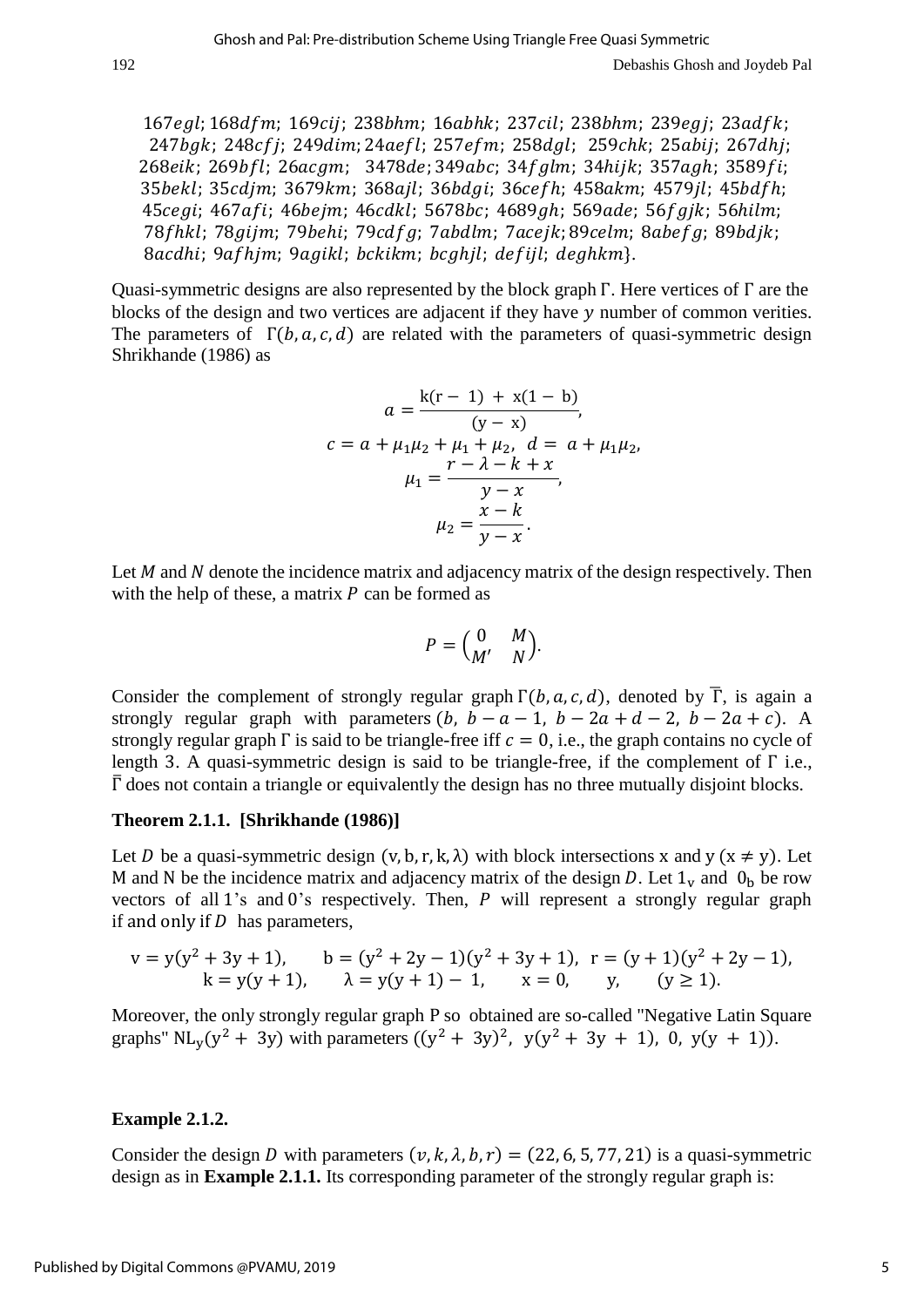$$
b = (y^2 + 3y)^2 = 100, \ a = y(y^2 + 3y + 1) = 22, \ c = 0, d = y(y + 1) = 6.
$$

Since it contains no cycle of length 3, so this also represents a triangle-free strongly regular graph. The figure of which is given below in Figure 1.



**Figure 1:** A Figure of tf-SRG

Here we are interested with the set of parameters of triangle-free quasi-symmetric designs to represent the key distribution scheme. A quasi-symmetric design here refers to 2-design with precisely two block intersection numbers 0 and y.

#### **2.2. Correspondence between Quasi-symmetric designs and Key Distribution.**

Once the network size (denoted by  $b$ ) and the number of keys per node (denoted by  $k$ ) are specified, the centre chooses a regular, uniform design of rank  $k$ , say  $(X, A)$ , having exactly b blocks. The design  $(X, A)$  is used as the key ring space. The key ring space is used as a key pre-distribution scheme for a network having  $b$  nodes. Let the sensor nodes be denoted by  $V_1, V_2, ..., V_h$ . Let

and

$$
X = \{x_i | 1 \le i \le v\}
$$
  

$$
A = \{A_j | 1 \le j \le b\}.
$$

The v points in X have  $1 - 1$  correspondence with a set of v keys, as follows: For  $1 \le i \le v$ , a key, denoted by  $K_i$ , is chosen uniformly at random from some specified key-space, say S (e.g. =  $\{0, 1\}^{256}$ ). Then, for each j,  $1 \le j \le b$ , the sensor node  $V_j$  receives the set of k keys

$$
\{K_i: i \in A_j\}.
$$

Here, each point  $x_i$  work as the key identifier for  $K_i$  and each block  $A_j$  identify the key set that is assigned to the node  $V_j$ . Such scheme is familiar with Eschenauer & Gligor (2002), where key ring space is the subset of all  $k$  – subset from X. The variation of our model is the nonexistence of 3 mutually disjoint blocks i.e., the complement of the block graph does not contain any triangle, which reduces the storage overhead of the said network. Thus the correspondence between the design and KPS given in the following table.

| <b>Quasi-symmetric designs</b> | <b>Key distribution</b> |  |  |
|--------------------------------|-------------------------|--|--|
| Point set                      | Key space $S$           |  |  |

**Table 1.** Corresponding between design and KPS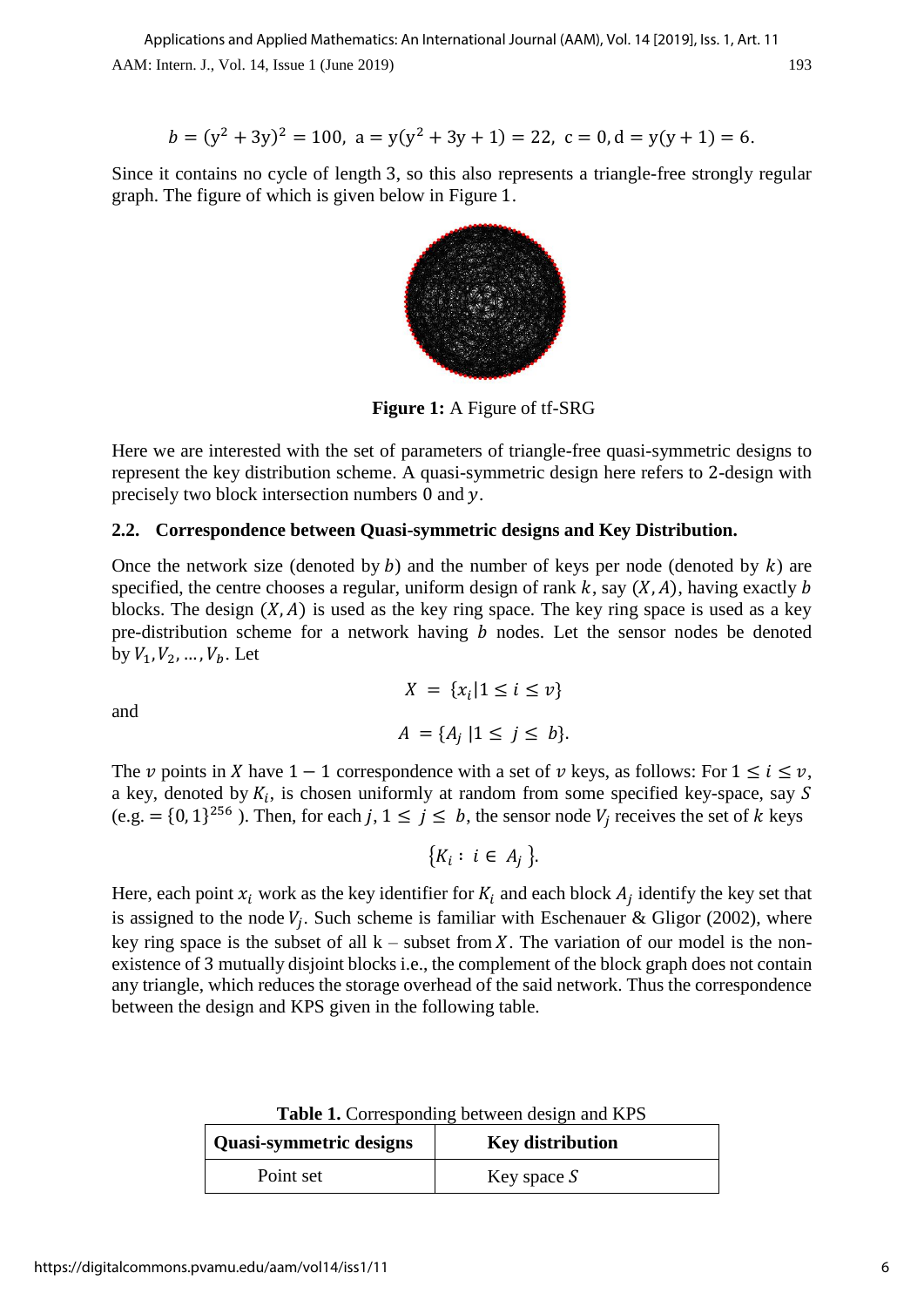| Point set size $\nu$                          | Key space size $( S )$                           |  |  |
|-----------------------------------------------|--------------------------------------------------|--|--|
| <b>Block</b>                                  | Key ring                                         |  |  |
| # blocks (b)                                  | # key-chain or # key ring, # nodes               |  |  |
| # points in a block                           | # $K_i$ in key-chain                             |  |  |
| # blocks that a point is in                   | # key-chains that a key is in                    |  |  |
| Two blocks adjacent for y<br>points in common | Two nodes communicate for $y$<br>keys are common |  |  |

The effectiveness of a sensor network can be explained by the following two aspects:

- The connective probability  $p_{connect}$ , which is defined by the probability that any pair of sensor nodes shares a link i.e., they have exactly y common keys. By this the effectiveness of the sensor network is measured.
- The probability  $fail(1)$ , this is defined by if a sensor node is detected as being compromised, then all the keys it possesses should no longer be used by any node in the sensor networks. Such probability is defined by,

$$
fail(1) = \frac{\text{the losted connectivies}}{\text{the connectivities remains}},
$$

Given two nodes have at least  $y$  common keys; they use all their common keys to compute their pairwise key, by means of an appropriate key derivation function.

## **3. New Scheme**

For the key distribution among the sensor nodes, the combinatorial design has been implemented, known as quasi-symmetric 2-design, which is a slight generalization of symmetric design. Let  $(X, B)$  be a combinatorial design with  $|X| = v$  and every block B'in B containing k number of elements of X. If any pair of elements of X occurs in  $\lambda$  number of blocks, then it is called 2 -  $(v, k, \lambda)$  design. If in addition, any pair of blocks intersect one of two distinct number of points of  $X$ , say  $x$  and  $y$ , then it is known as quasi-symmetric 2-design. Here we consider the quasi-symmetric design having non-trivial intersection number, i.e.,  $y >$  $x > 0$ .

**Lemma 3.1.** [Shrikhande & Sane (1991)]

Let  $(x, B)$  be a non flag of a triangle-free quasi-symmetric design D and suppose  $\alpha(x, B)$  is the number of blocks on x not meeting B. Then,

$$
\alpha(x,B)=r-m\lambda
$$

for any integer m, its value is restricted by  $2 \le m \le y + 1$ .

#### **Theorem 3.2.**

Let D be a quasi-symmetric design with block intersection numbers 0 and y. Suppose D has no three mutually disjoint blocks. Then the parameters of D can be expressed as follows: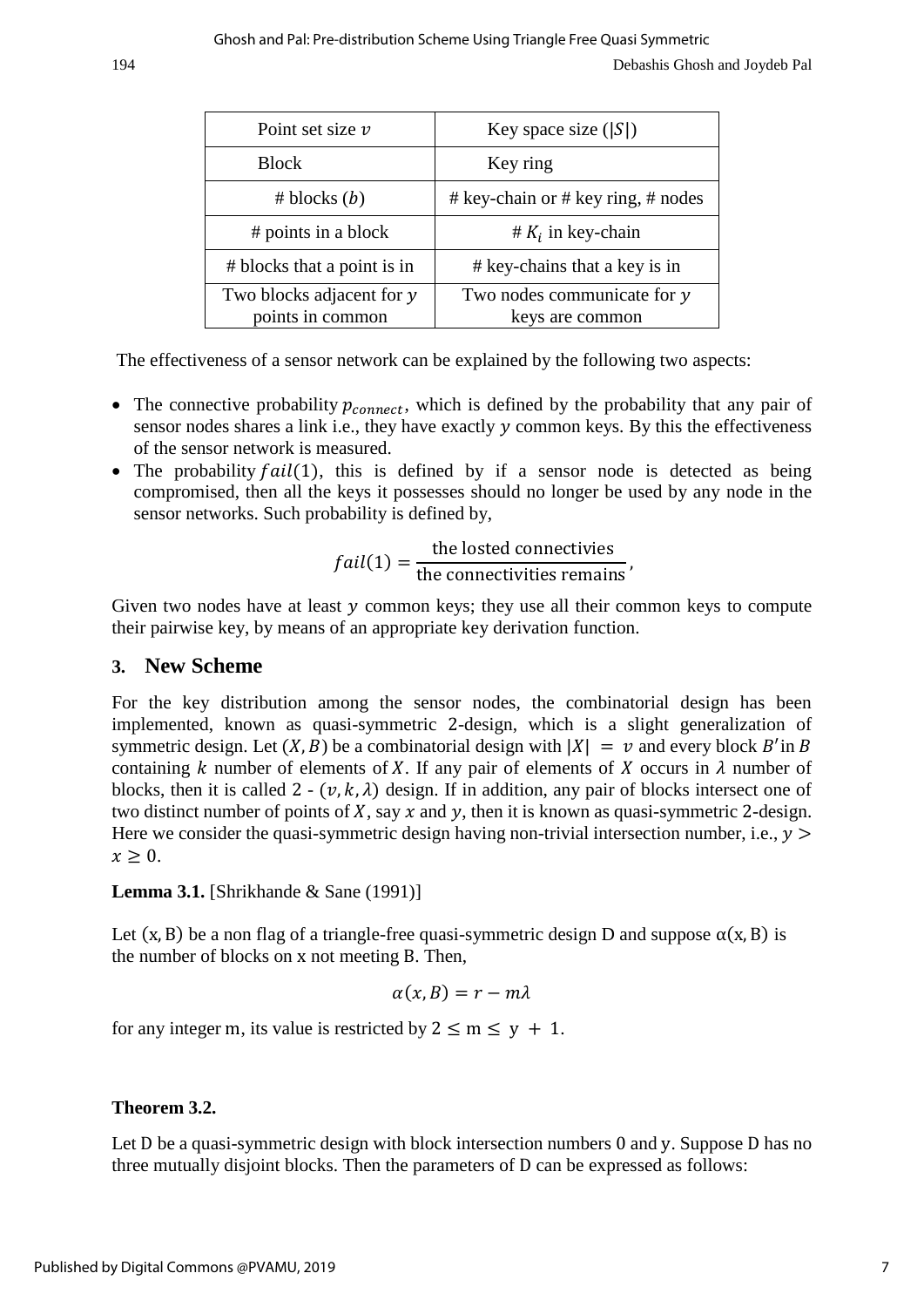$$
v = y(y2 + 3y + 1), \t b = (y2 + 2y - 1)(y2 + 3y + 1),
$$
  
r = (y + 1)(y<sup>2</sup> + 2y - 1), \t k = y(y + 1), \t  $\lambda$  = y<sup>2</sup> + y - 1.

### **Remark 3.3.**

The above  $D$  become a triangle-free quasi-symmetric 2-Design. With the help of this design we can construct a key pre-distribution scheme.

Consider the sensor network having  $b$  number of nodes and therefore  $b$  numbers of key–chains are there. Each key-chain can store at most  $k$  number of keys coming from a key-pool  $X$ . Since each key presents in  *number of blocks. But we establish the link among the nodes for exactly* y keys are common.

#### **3.1. Algorithm 1**

Following algorithm describe the triangle-free quasi-symmetric designs.

Require: Choose  $y$  an integer  $\geq 2$ 

- Calculate  $v = y(y^2 + 3y + 1)$ .
- Calculate  $k = y(y + 1)$ .
- Calculate  $b = (y^2 + 2y 1)(y^2 + 3y + 1)$ .
- Establish  $r = v 1$  and  $\lambda = k 1$ .
- Calculate  $\mu_1$  and  $\mu_2$ .
- Calculate  $a = b + \mu_1 \mu_2 2$ .
- Calculate  $c = a + \mu_1 \mu_2 + \mu_1 + \mu_2$ .
- Establish the link between the two nodes provided they have  $y$  number of common keys.

#### **3.2. Storage Overhead**

When using the proposed triangle-free quasi-symmetric design based version matching with strongly regular graph of uniform rank  $k$ , each node is pre-loaded with one key ring corresponding to one block from the design. Hence, each node is pre-loaded with  $y(y + 1)$ number of keys. The memory required to store keys is, then,  $l \cdot y(y + 1)$  where l is the key size.

#### **3.3. Network Scalability**

From construction, the total number of possible key rings when using the triangle-free quasisymmetric design based scheme is  $b = (y^2 + 2y - 1)(y^2 + 3y + 1)$ , this is then the maximum number of supported nodes.

#### **3.4. Session Key Sharing Scheme**

When using the mapping of quasi-symmetric design, we know that each key is used in exactly  $y(y^2 + 3y + 1)$  key rings among the  $(y^2 + 2y - 1)(y^2 + 3y + 1)$  possible key rings. Let us consider two nodes  $x_1$  and  $x_2$  selected randomly. The node  $x_1$  is pre-loaded with a key ring  $A_{x_1}$  of  $y(y + 1)$  different keys and that of  $x_2$  is pre-loaded with a key ring  $A_{x_2}$  of same number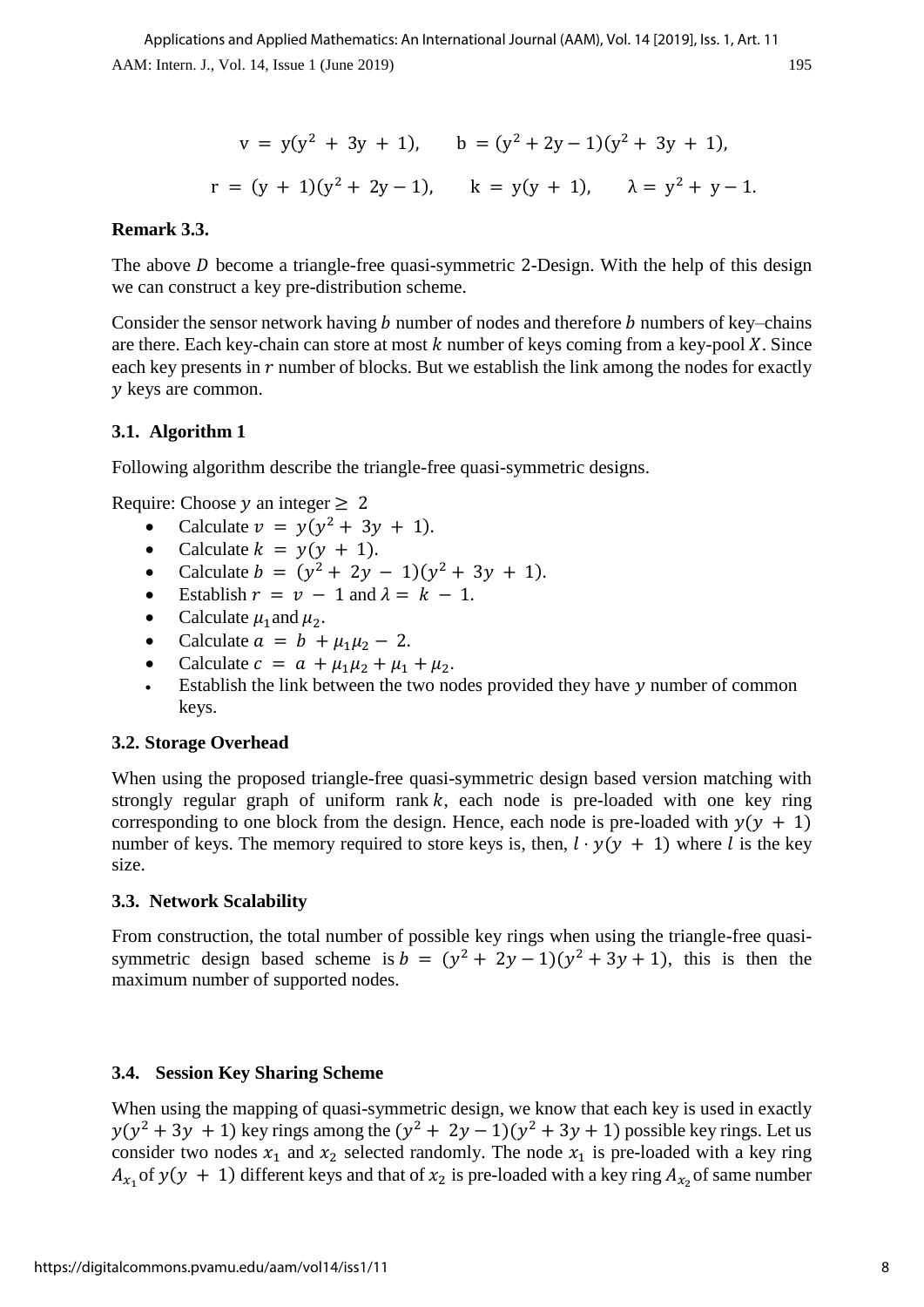of keys. Now these pair of nodes may have no common key or they have  $y$  number of keys in common. Therefore, the nodes will be adjacent, provided they have  $\nu$  number of keys in common. Now from the idea of strongly regular graph, two adjacent nodes have exactly  $c$ common neighbors. Again,  $\overline{\Gamma}$  represents triangle-free quasi-symmetric designs with above parameters also generate a negative Latin square graph where two adjacent nodes have no common neighbor, since triangle-free strongly regular graph does not contain any cycle of length 3. On the other hand, for two non-adjacent nodes have  $y(y^2 + 4y + 2)$  number of common neighbours. These will help to construct the key-path.

Each key is contained in  $\nu - 2$  other key rings. Knowing that each pair of keys occur together in exactly ( $y^2 + y - 1$ ) blocks, we find that the blocks containing  $y + 1$  different keys of  $A_{x_1}$ are completely disjoint. Hence, each node shares exactly one key with  $y^3 + 3y^2 + y - 2$  nodes among the  $y^3 + 3y^2 + y - 1$  other possible nodes. Therefore, the number of links established for a node is  $y(y + 1)$ . Let  $p_{connect}$  be the probability of any two nodes sharing exactly y keys to form a secure connection. Then

$$
p_{connect} = \frac{y(y + 1)}{b}.
$$

#### **3.5. Resiliency against random node compromis**e.

Security is the major issue of wireless sensor network. Security problem incorporated in WSN due to various constrained as storage capacity, low computational power, large number of nodes in the network, wireless type of communication etc. Here, we have tried to evaluate a new scheme in terms of its resilience against node collusion and selective node capture attack. But resiliency contradicts to the probability of key share because as many blocks are effected, as the number of more keys are shared among the nodes when a block is compromised. If a node is directly involved in node collusion, e.g., because of being captured by an outside adversary or reprogrammed to do harm to the whole network, we say the node is compromised. Mathematically this can be calculated as

$$
fail(1) = \frac{Number\ of\ links\ broken\ when\ s\ nodes\ are\ compromised}{\frac{(N-s)(N-s-1)}{2}},
$$

where,  $N$  is the size of the network. In case of selective node capture attack, the attacker comprises those nodes whose keys have not already been compromised. Amid shared key discovery phase only node identifiers are broadcasted, key identifiers are not exchanged. Hence attacker at any stage cannot know which key identifiers are present in which node. Thus attacker cannot gain any information using this attack. The Table 2 gives a list of value of probability  $p_{connect}$  and  $fail(1)$  of our scheme.

|   | Ŋ    | $\boldsymbol{\mathit{v}}$ |    | S  | $p_{connect}$ | fail(1) |
|---|------|---------------------------|----|----|---------------|---------|
| 4 | 667  | 116                       | 20 |    | 0.2121        | 0.00064 |
|   | 1394 | 205                       | 30 | 11 | 0.2386        | 0.00034 |
| b | 2585 | 330                       | 42 | 16 | 0.2615        | 0.00020 |
|   | 4402 | 497                       | 56 | 27 | 0.3456        | 0.00015 |

**Table 2.** Comparison for various numbers of nodes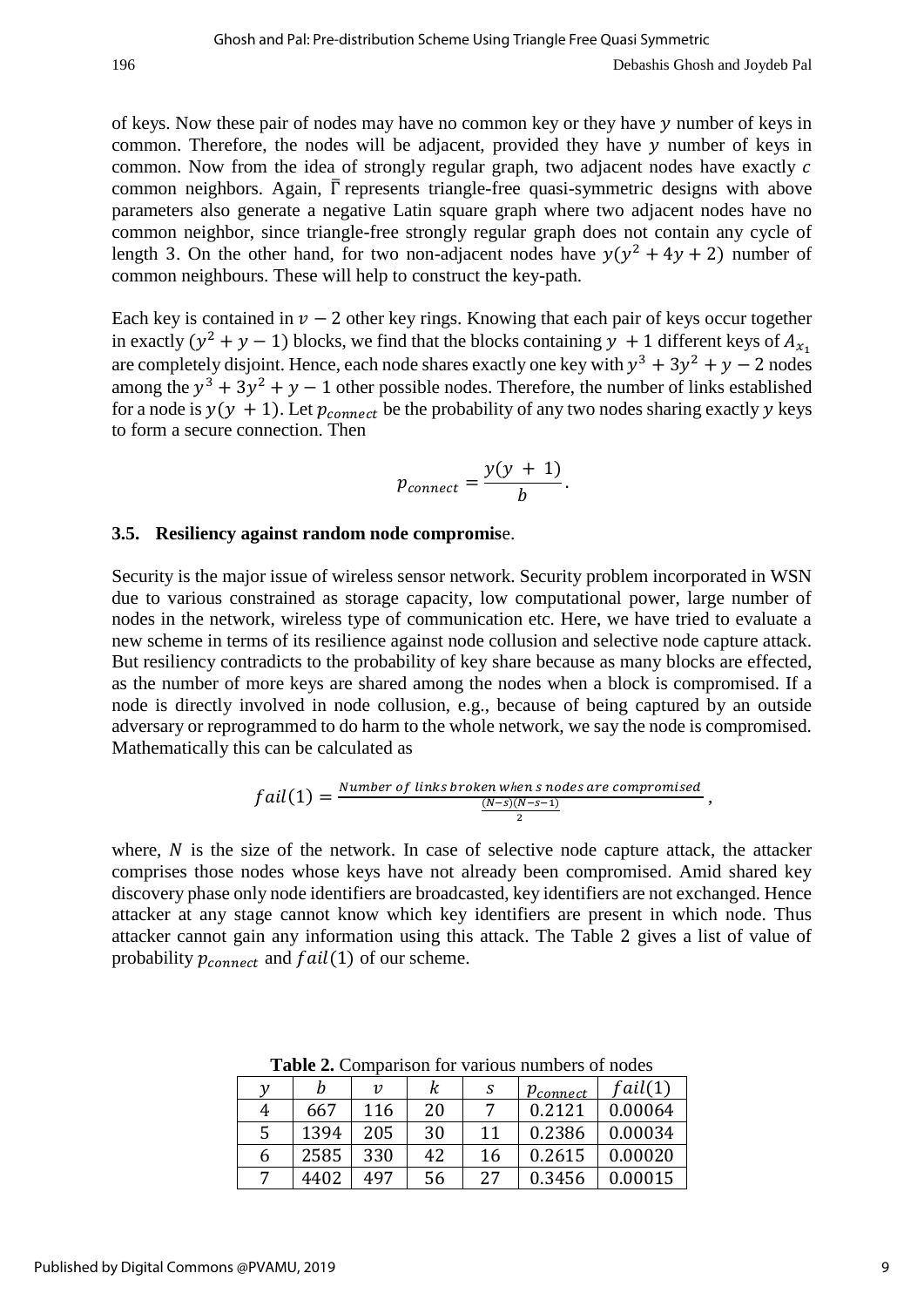|  |  |  |  |  | 0.3809 | 0.00011 |
|--|--|--|--|--|--------|---------|
|--|--|--|--|--|--------|---------|

## **4. Conclusion**

All key management techniques have their own benefits as well as shortcomings. In this paper, a new highly scalable key pre-distribution scheme for WSN has been proposed. We make use, for the first time, of the triangle-free quasi-symmetric design to improve the resiliency. We showed that a basic mapping from quasi-symmetric designs to key pre-distribution allows achieving extremely high network scalability while improving the key sharing probability. We proposed then an enhanced quasi-symmetric design based construction which gives birth to a new key management scheme providing high network scalability and good key sharing probability. We conducted analytic calculation and showed that our approach enhances significantly the network scalability when providing good overall performances. As future work, we plan to deepen the analysis of our parameter choice in order to suggest values given the best trade-off. Furthermore there is lot of chances in this field so that constrained resources of wireless sensor network can be efficiently used and network utilization can be improved.

## *Acknowledgement*

*Second named author is thankful to DST-INSPIRE for financial support to pursue his research work.*

### **REFERENCES**

- Blom, R. (1984). An optimal class of symmetric key generation systems, In Proceeding of EUROCRYPT, pp. 335 – 338.
- Blundo, C., Santis, A. D., Herzberg, A., Kutten, A., Vaccaro, U., and Yung, M. (1992). Perfectly secure key distribution for dynamic conference, Advances in Cryptology- CRYPTO, LNCS Springer – Verlag, Vol. 740, pp. 471 – 486.
- Cameron, P. J., and Van Lint, J. H. (1991). Designs, Graphs, Codes and their links, Cambridge University Press, pp. 105 – 116.
- Camtepe, S. A., and Yener, B. (2007). Combinatorial design of key distribution mechanisms for wireless sensor networks, ACM Trans. on Networking, Vol. 15, No. 2, pp. 346 – 358.
- Chakrabarti, D., Maitra, S., and Roy, B. K. (2006). A key pre-distribution scheme for wireless sensor networks merging blocks in combinatorial design, Int. J. Inf. Sec., Vol. 5, No. 2, pp. 105 – 114.
- Colbourn, C. J., and Dinitz, J. H. (2007). Handbook of Combinatorial Designs, 2nd ed. CRC Press, Chap: Quasi-symmetric Designs, M. S. Shrikhande, pp. 578 – 582.
- Dong, J. W., Pei, D. Y., and Wang, X. L. (2008). A class of key pre-distribution schemes based on orthogonal arrays, J. Computer Science and Technology, Vol. 23, No. 5, pp. 825 – 831.
- Du, W., Deng, J., Han, Y. S., Varshney, P., Katz, J., and Khalili, A. (2005). A pairwise key pre-distribution scheme for wireless sensor networks, ACM Transactions on Information and System Security, Vol. 8, No. 2, pp. 228 – 258.
- Eschenauer, L., and Gligor, V. D. (2002). A key-management scheme for distributed sensor networks, In Proceedings of the 9th ACM Conference on Computer and Communications Security, Washington DC, USA, pp.  $41 - 47$ .